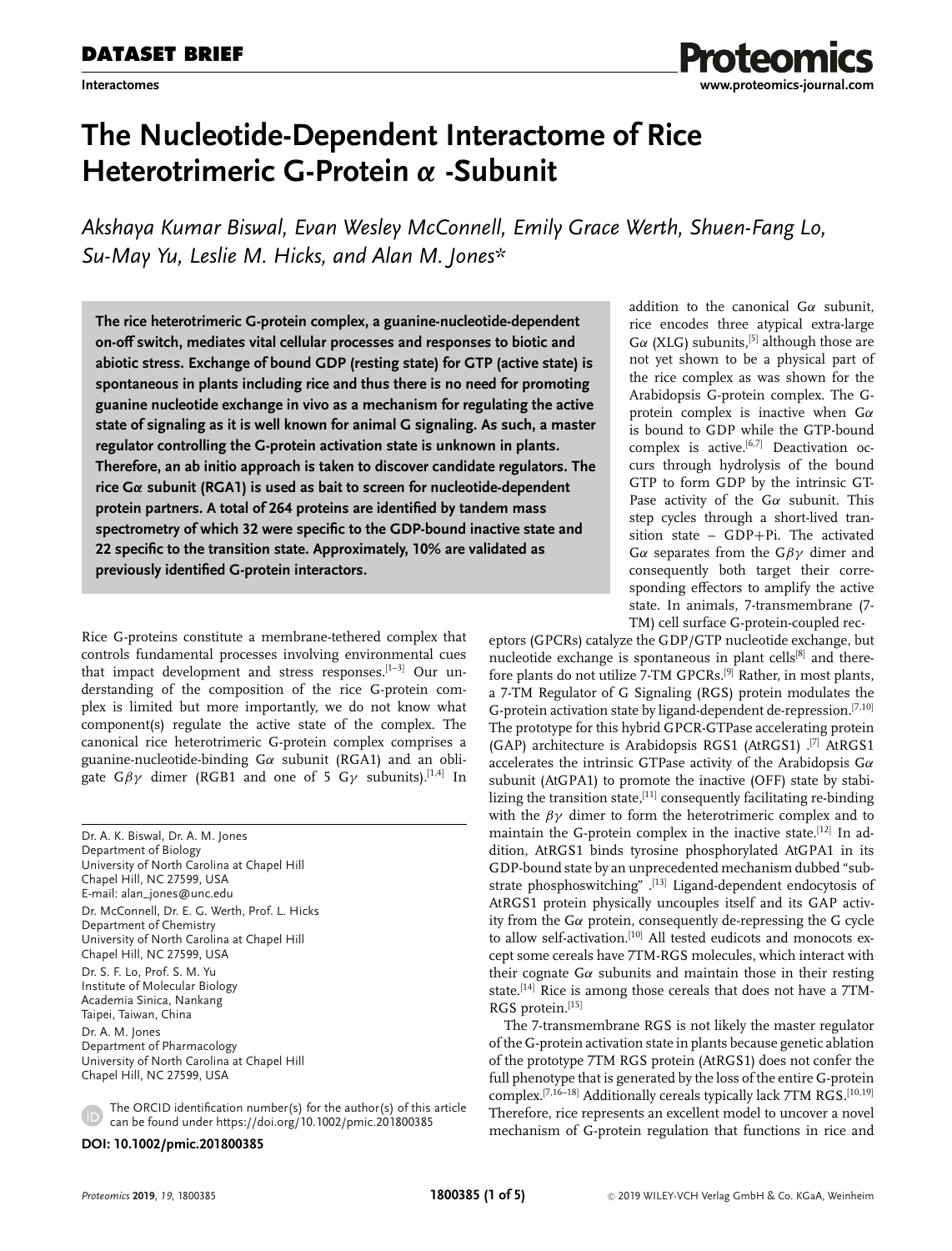

**[www.advancedsciencenews.com](http://www.advancedsciencenews.com) [www.proteomics-journal.com](http://www.proteomics-journal.com)** related cereals and thus an ab initio search for the master regulator in rice is a valid approach. Such an approach could incorporate a screen for proteins that interact with RGA1 in a nucleotidedependent manner. There are three characterized nucleotidebound isoforms of Gα subunits: GDP-bound, GTP-bound, and the transition state of GDP+Pi bound. Structural studies indicate

that the G $\alpha$  complexed with GDP (G $\alpha$ •GDP) represents the deactivated/inactive form of  $G\alpha$ .<sup>[20–22]</sup> GTP-binding causes a charge and steric-induced conformational change leading to dissociation of the  $G\beta\gamma$  dimer. Consequently, exposure of this protein-protein interface makes accessible interaction with target proteins called effectors that become activated in turn. Known regulators do not interact with this state. Rather, modulators of G cycling recognize the transition state.[23] This GDP+Pi transition state can be mimicked using GDP plus fluoride complexes of aluminum (AIF<sub>4</sub> $\bar{ }$ ) that act as analogues of the *γ*-phosphate of GTP in the nucleotide site of G $\alpha$  bound to G $\alpha$ •GDP.<sup>[24]</sup> In addition, NMR studies show that  $Mg^{2+} \cdot GDP \cdot AlF_4$  mimics  $Mg^{2+} \cdot GTP$  in its capacity to activate the G-protein  $\alpha$  subunit.<sup>[25]</sup> For this study, we assume that regulators of RGA1 interact either with the  $Ga \cdot GDP$ or  $G\alpha$ •GDP•AIF<sub>4</sub> $^-$  complex and that non-regulatory effectors interact with the GTP-bound state.

The experimental scheme for nucleotide-dependent interactors of RGA1 is shown in **Figure 1** and all other details regarding methods used in this study are provided in Supporting Information. A homology model of RGA1 was constructed



**Figure 1. Experimental design of the immunoprecipitation assay and sample replication.** A) RGA1 was presented as a bait to protein extracts of DK22 plantlets in its inactive state (GDP bound, +GDP) or in its transition state (GDP+Pi, +AlF4). As a negative control, these protein extracts were run on a column with immobilized antibody lacking RGA1. B) Two different antibodies ( $A_4$  and  $B_4$ ) were used to present RGA1 to interacting proteins in the rice extract. The experiment was performed with three independent biological replicates ( $3\times$ ) for both antibodies plus the three negative controls for each antibody.

by the Modeller software using *Arabidopsis thaliana* Gα subunit, chain A (AtGPA1, PDB =  $2XTZ$ )<sup>[26]</sup> as the template (Figure S1, Supporting Information). All four loop regions were further refined and the best model with the lowest DOPE score for the whole molecule was selected. The DOPE score for individual residues plotted against the corresponding template residue showed a close similarity in their energy levels (Figure S2, Supporting Information). Two antigenic epitopes, located sterically opposite to each other, were chosen for development of antibodies. Epitope A was located at the C-terminus while epitope B was located around the switch II region (Figure S1, Supporting Information). As shown in Fig. 1A, two polyclonal antibodies were developed for this screen targeting both epitopes. Both antibodies showed high avidity to the recombinant RGA1 (Figure S3, Supporting Information). All antisera cross react to non-antigen proteins at some titer and/or detection level. When blots are over developed, it can be observed that Antibody A weakly recognizes some proteins in the crude protein extracted from DK22 plantlets (Figure S3A, Supporting Information). At low dilution, antibody B can recognize two other bands (Figure S3B, Supporting Information). This highlights the importance of using multiple antibodies and including negative controls in a tandem MS approach. Both antibodies were independently immobilized to the resin to display recombinant RGA1 in the presence of buffer containing  $Mg^{2+}$ •GDP or  $Mg^{2+}$ •GDP•AlF<sub>4</sub><sup>-</sup>. The immobilized recombinant RGA1 served as the bait for its interactors in the tissue extracts of DK22 (*rga1* mutant in the landrace Nipponbare). The Sypro-Ruby staining pattern of the bands of immunoprecipitation eluates was clearly different for each pull-down, which indicated that different number of proteins were pulled for inactive and transition phase states than the control pull down without RGA1 (Figure S4, Supporting Information). Three biological replicates were obtained with each resin-linked antibody to reduce false positives. Protein identification was performed using Mascot (Matrix Science, London, UK; v2.5.1) against the *Oryza sativa* subsp. japonica UniProtKB database (Proteome ID: UP000059680) after the sequences for common laboratory contaminants were removed [\(http://www.thegpm.org/cRAP/,](http://www.thegpm.org/cRAP/) 116 entries). High-confidence interactors were identified by analyzing the affinity-purification mass spectrometry experiments data using Progenesis QI and then filtering through SAINT analysis as described in the Supporting Information. Finally, only those interactors were considered which showed at least 2-fold mean abundance than the negative control. This screening identified a total of 264 candidate RGA1-interacting proteins using two different antibodies that targeted either of two antigenic regions located at the opposite sides of the RGA1 3D-model to generate two presentations for interactor capture (Figure S1, Supporting Information). There were 210 interactors identified for antibody A capture and 140 for antibody B capture (Table S1, Supporting Information). Among these, 85 proteins were shared between both presentation conformations, while the rest were unique to either A or B (Table S1, Supporting Information). A high number of candidate RGA1 interactors is expected given that the rice heterotrimeric G-protein forms a large 400-kDa complex.[27,28] It is unknown if the nucleotide-binding state of proteins affect the antigen-antibody interaction, however, if this did occur, binding was not rate limiting because we observed that the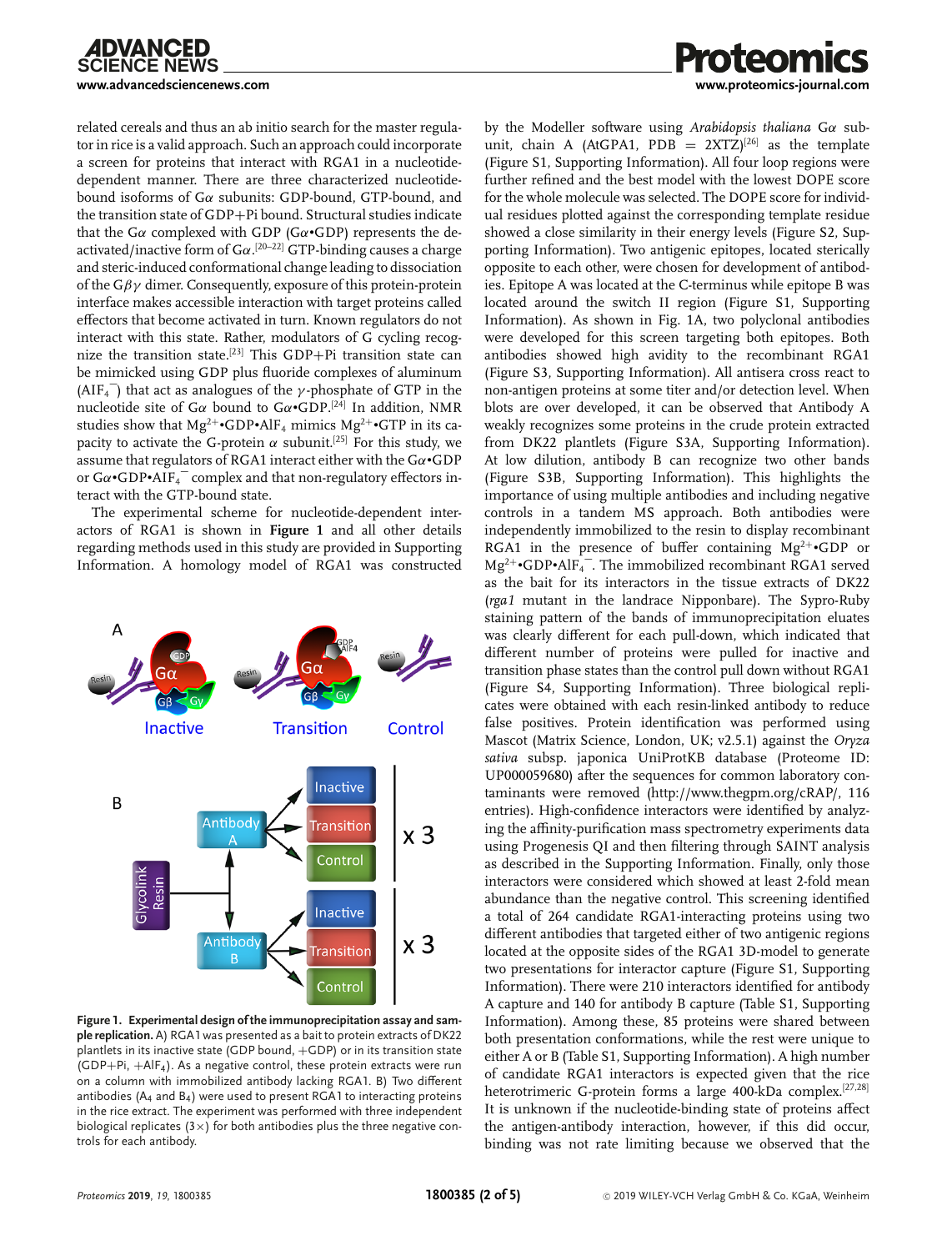**CIFNCF NFWS** 

**[www.advancedsciencenews.com](http://www.advancedsciencenews.com) [www.proteomics-journal.com](http://www.proteomics-journal.com)**

**Table 1.** List of nucleotide-dependent RGA1 interactors. Thirty two interactors showed nucleotide specificity for the GDP-bound inactive form of RGA1 while 22 of them showed specificity for the GDP+Pi bound transition state of RGA1.

| Inactive (GDP-bound)            |                                                                                      | Transition (GDP+Pi or ALF4- bound) |                                                            |
|---------------------------------|--------------------------------------------------------------------------------------|------------------------------------|------------------------------------------------------------|
| Uniprotld                       | <b>Description</b>                                                                   |                                    | UniprotId Description                                      |
| Q7XS58                          | Cysteine synthase [1.12]                                                             | Q5ZBX1                             | 40S ribosomal protein S4 [1.08]                            |
| Q10NY2                          | Protein TPR3 [1.06]                                                                  | Q6K3Z3*                            | Os09g0252100 protein [1.36]                                |
| Q2QLY4                          | 5-methyl tetrahydropteroyl triglutamate [1.19]                                       | Q8LQ70                             | Os01g0742300 protein [1.14]                                |
| Q75193                          | Beta-glucosidase 7 [1.18]                                                            | Q6YYR2                             | Os08g0234000 protein [1.11]                                |
| Q84TA3                          | Leukotriene A-4 hydrolase homolog [1.04]                                             | Q5JN29                             | Os01g0959900 protein [1.64]                                |
| B7EIQ8                          | Os02g0125700 protein [1.10]                                                          | Q2R011                             | Dirigent protein [1.49]                                    |
| Q5W730                          | Os05g0333500 protein [1.13]                                                          | Q0JAI2                             | OSJNba0093F12.16 protein [1.30]                            |
| Q8S718                          | Glutathione S-transferase GSTU6 [1.12]                                               | Q7XSQ9                             | Probable aquaporin PIP1-2 [1.23]                           |
| Q75GI3                          | Tubulin alpha chain [1.09]                                                           | Q6Z2T6                             | Geranylgeranyl diphosphate reductase, chloroplastic [1.03] |
| Q6L4S1                          | ATP-dependent Clp protease proteolytic sub [1.25]                                    | Q6ATY4                             | UPF0603 protein Os05g0401100, chloroplastic [1.27]         |
| Q6ER90                          | Os02g0538000 protein [1.24]                                                          | Q10MJ1                             | Probable glutamyl endopeptidase, chloroplastic [1.33]      |
| Q656T5                          | Os01g0574600 protein [1.40]                                                          | P0C470                             | 30S ribosomal protein S15, chloroplastic [1.37]            |
| A0A0P0WP33                      | Phosphoglycerate kinase [1.08]                                                       | P0C355                             | Photosystem I P700 chlorophyll a apoprotein A1 [1.14]      |
|                                 | A0A0N7KNM4 Os07g0548300 protein [1.21]                                               | Q9LG77                             | Os01g0191200 protein [1.45]                                |
| Q8S6N5                          | Acetyl-CoA carboxylase [1.11]                                                        |                                    | Q75HW4 Os05g0395000 protein [2.86]                         |
| Q7XPL2                          | Oxygen-dependent coproporphyrinogen-III oxidase [1.31]                               | Q0D3Q1                             | Os07g0673500 protein [1.06, 3.85]                          |
| Q6Z9A3                          | Probable mannose-1-phosphate guanylyltransferase 3 [1.29]                            | Q <sub>2</sub> QTC <sub>2</sub>    | Phosphoglucan, water dikinase, chloroplastic [1.12]        |
| Q5VRY1                          | 18.0 kDa class II heat shock protein [1.37]                                          | Q0DG31                             | Os05g0556100 protein [1.89]                                |
| P93431                          | Ribulose bisphosphate carboxylase/oxygenase activase, chloroplastic [1.13]           | Q654U5                             | Os06g0247800 protein [1.96]                                |
| Q851Y6                          | Os03g0851300 protein [1.21]                                                          | Q84LG6                             | Eukaryotic translation initiation factor 3 subunit C [2.5] |
| $Q6K3Z3*$                       | Os09g0252100 protein [1.36]                                                          | Q6YYB9                             | Tryptophan synthase [1.02]                                 |
| Q7F9I1                          | Chaperone protein ClpC1, chloroplastic [1.10]                                        | Q6ZDR7                             | Os08g0486200 protein [2.99]                                |
| Q10A14                          | Alanine-tRNA ligase [1.40]                                                           |                                    |                                                            |
| Q2QSR7                          | Os 12g0420200 protein [1.29]                                                         |                                    |                                                            |
| Q5VME5                          | Glycosyltransferase [1.21]                                                           |                                    |                                                            |
| Q8GVZ0                          | Os07g0546000 protein [1.69]                                                          |                                    |                                                            |
| Q <sub>2</sub> QX <sub>45</sub> | Calcium-dependent protein kinase 28 [1.33]                                           |                                    |                                                            |
| Q6L506                          | Probable monofunctional riboflavin biosynthesis protein RIBA 3, chloroplastic [1.14] |                                    |                                                            |
| Q5JLP6                          | S-formylglutathione hydrolase [1.33]                                                 |                                    |                                                            |
| Q5QMH1                          | RuvB-like helicase [1.47]                                                            |                                    |                                                            |
| Q7F270                          | ADP-ribosylation factor 1 [1.63]                                                     |                                    |                                                            |
| Q84M73                          | Expressed protein [7.66]                                                             |                                    |                                                            |

\*indicates that this protein changes its nucleotide specificity when presented with different antibodies. Bold indicates that these proteins were predicted to have transmembrane domains. The numbers in brackets are the fold change ratio between both nucleotide specific states.

recombinant RGA1 was the highest abundant protein in the pool in all cases for both antibodies and for both nucleotide-binding stages, verifying that the antibodies, bind to RGA1 in both nucleotide-binding states. The interactors were classified based upon their nucleotide dependence i.e. preference to the inactive and transition state of RGA1. Proteins with peptide count ratio of control to inactive  $< 0.5$  but control to transition phase  $> 0.5$  were labeled as inactive phase specific. Similarly, proteins with peptide count ratio of control to transition < 0.5 but control to inactive phase > 0.5 were labeled as transition phase specific, respectively. As listed in **Table 1**, 32 and 22 proteins, respectively, were specific to the inactive state and transition stage of RGA1 based on the above criterion (Table S1, Supporting Information). One of the

hypothetical proteins (Q84M73), which was also predicted as a membrane protein in our analysis, showed more than a 7-fold specificity towards the inactive stage of RGA1, which indicates that either this protein plays a role in stabilizing the inactive stage<sup>[29]</sup> or regulates the cycling by binding to the inactive state. A putative acetyl-CoA C-acyltransferase (Q6K3Z3) showed preference to the transition phase of RGA1 when presented with antibody A but its preference changed to inactive phase when presented with antibody B. Expression of an ortholog of this protein was reported to be associated with internode elongation in bamboo.<sup>[30]</sup> It should be noted that d1 (G $\alpha$ ) null mutants have short internodes. This intriguing observation may be due to a change in conformation of the RGA1 due to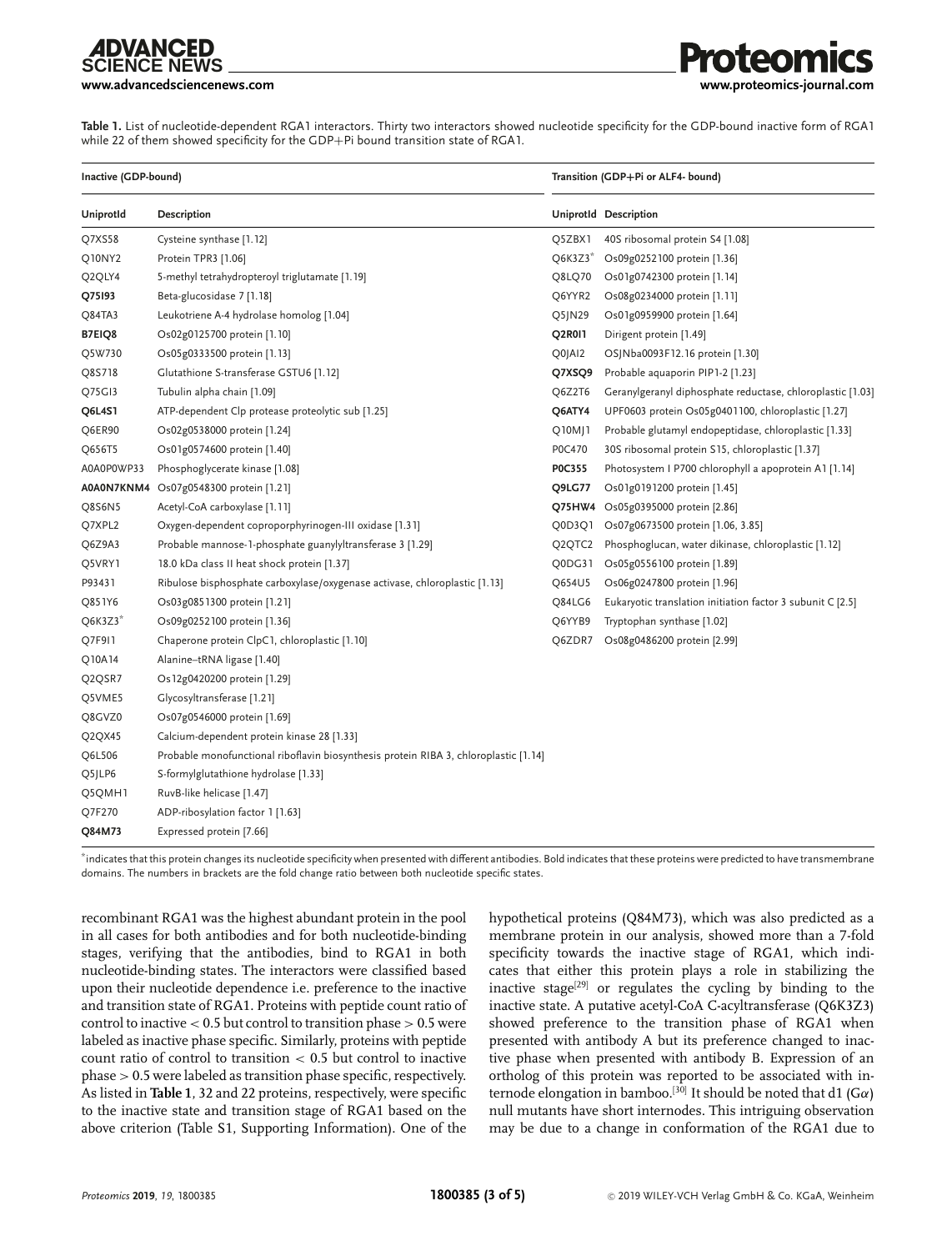antibody binding. We assumed that a regulator of the activation state of the G-protein would perceive extracellular signals and therefore would be an integral membrane protein. Therefore, we analyzed the candidate regulators for transmembrane topology, in particular 7TM topology in analogy to AtRGS1 and GPCR architecture. All proteins were analyzed by TMHMM 2.0, SOSUI and dense alignment surface (DAS) servers. Thirty proteins were identified to have one or more transmembrane domains by at least two of the above programs (Table S1, Supporting Information, membrane protein sheet).

Orthologs of 22 candidate interactors identified here were reported to interact with rice or Arabidopsis G-proteins subunits (Table S1, Supporting Information, interactors sheet, column P, Orthologous interactions previously reported, references). For example, orthologs to eight AGB1 interactors were found in our interactome that are involved in protein folding, calcium ion binding, cellular macromolecule biosynthetic process and calcium-dependent phospholipid binding process.[31] Seven orthologous AtRGS1 interactors<sup>[32]</sup> are involved in DNA binding, GTP-binding, photosynthesis, cellulose and L-ascorbic acid biosynthetic process and five orthologs<sup>[33]</sup> are involved in ubiquinol-cytochrome-c reductase activity and L-phenylalanine biosynthesis.

Phosphorylation plays an important role in regulating the G-protein activation state.<sup>[13]</sup> We observed five cytosolic kinases/dikinases as well as two serine/threonine-protein phosphatase in our interactome (Table S1, Supporting Information). Calcium-dependent protein kinase 28, (Q2QX45), which has high structural similarity with SnRK2 kinase, preferentially binds to the inactive state of RGA1. Both AtGPA1 and SnRK2 are involved in abscisic acid (ABA) signaling.<sup>[34,35]</sup> Therefore, OsCPK28 may function in conjunction with RGA1 in the ABA signaling pathway. Protein phosphatases also regulate ABA signaling.<sup>[36]</sup> Serine/threonine protein phosphatases drive exocytosis in major secretory systems.[37] Both of these phosphatases are cytosolic and may be involved in regulating the phosphorylation state of RGA1. The highest fraction (56.06%) of the interactors were annotated as "catalytic activity", about 23% were annotated for different "binding activities", and 0.5% were annotated as "signal transduction activity". The rest of the interactors were annotated as structural molecule activity, transporter activity, receptor activity and translation regulator activity (Table S1, Supporting Information). The highest portion (42.5%) of the interactors were annotated as metabolic processes followed by 33.5% annotated in different cellular processes. In relation to the biological process, the highest fraction (44%) of proteins were related to various metabolic processes followed by cellular process. Several proteins (4.3% of this interactome) are categorized as "response to stimulus" and  $\approx$  1/3 of these (1.6%) were subdivided into "biological regulation". Approximately 1% of the proteins were associated with various developmental process in which G-proteins are known to play an indirect role. A considerable fraction (8%) of the RGA1 interactors were either membrane localized or present in the cell junction consistent with our prediction of 30 membrane proteins within this interactome. Ninetyeight interactors were located either in organelles or macromolecular complexes. A large fraction (18.5%) of interactors were classified as nucleic acid-binding proteins consistent with our previous finding of transcription factors within the Arabidopsis

G protein interactome<sup>[33]</sup> . Hydrolases and oxidoreductases covered 16.5 and 12.5% of the interactors, respectively. *A. thaliana* Nudix hydrolase AtNUDT7 plays important role in cellular response to diverse biotic and abiotic stresses by forming complexes with RACK1A protein and  $G\gamma$  subunits of the signal transducing heterotrimeric G-protein.[38] Certain oxidoreductase proteins are located at the membrane/cytoskeleton area where they act as adaptors to receive signals from the cell surface.<sup>[39]</sup> Numerous hypotheses were proposed for the role of redox enzymes within the plasma membrane such as regulation of cell signaling, cell growth, apoptosis, proton pumping, and ion channels.[40] For example, acireductone dioxygenase is a known redox enzyme involved in the G-protein pathway.<sup>[41]</sup>

In summary, we identified 264 potential interactors of RGA1, which includes several membrane proteins and proteins that preferentially interact with the nucleotide-bound state of RGA1.

## **Supporting Information**

Supporting Information is available from the Wiley Online Library or from the author.

### **Acknowledgements**

The authors thank Ben Webb and Brenda Temple for helpful comments developing the structural model of RGA1. This work was supported by a USDA NIFA Agriculture and Food Research grant to A.M.J. (2015-06576). Protein interactions are deposited to BioGrid [https://thebiogrid.org/uponjournalacceptance.](https://thebiogrid.org/uponjournalacceptance)

## **Conflict of Interest**

The authors declare no conflict of interest.

#### **Keywords**

rice, heterotrimeric G protein, tandem mass spectrometry

Received: November 5, 2018 Revised: February 12, 2019 Published online: April 18, 2019

- [1] D. Urano, J.-G. Chen, J. R. Botella, A. M. Jones, *Open Biol.* **2013**, *3*, 120186.
- [2] A. M. Jones, S. M. Assmann, *EMBO Rep.* **2004**, *5*, 572.
- [3] J. R. Botella, *Trends Plant Sci.* **2012**, *17*, 563.
- [4] M. G. Mason, J. R. Botella, *Proc. Natl. Acad. Sci. U. S. A.* **2000**, *97*, 14784.
- [5] Y. Iwasaki, H. Kato, Y. Fujisawa, K. Oki, *Biotechnol. Agric. For.* **2008**, *1*, 135–148.
- [6] K. Oki, Y. Fujisawa, H. Kato, Y. Iwasaki, *Plant Cell Physiol.* **2005**, *46*, 381.
- [7] J.-G. Chen, F. S. Willard, J. Huang, J. Liang, S. A. Chasse, A. M. Jones, D. P. Siderovski, *Science* **2003**, *301*, 1728.
- [8] D. Urano, J. C. Jones, H. Wang, M. Matthews, W. Bradford, J. L. Bennetzen, A. M. Jones, *PLoS Genet.* **2012**, *8*, e1002756.